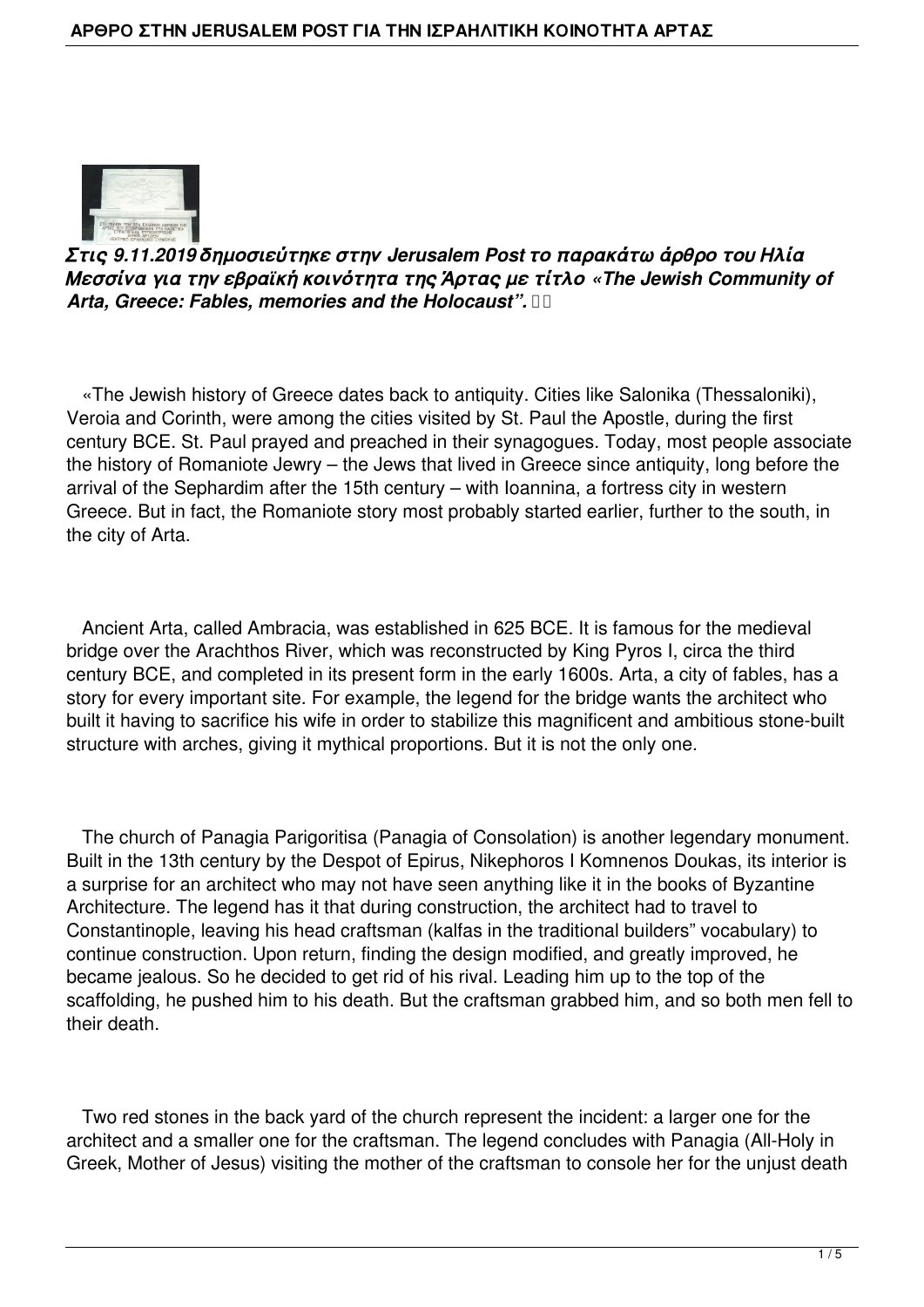of her son, thus giving the name to the church Parigoritisa (consoling).

 It is at this church that I met Theocharis Vadivoulis, an Artinos – a local of Arta, lawyer and dedicated researcher of the history of the Jewish community of the city. Some readers may have been unknowingly served by him, from his research in the archives of Arta, Preveza, Ioannina and other cities. Speaking to Theocharis is like reading a book, or better, hearing a fable on the roots and family trees of Arta Jews.

 While touring the Jewish quarter and Skoufa Street, the main commercial street of Arta, the houses start to become alive. "This was the house of the Mizan family. There were two brothers, Samuel and Jacko. Their sister Elvira married, while their other sister Mathildi died after liberation on the train to Greece. This one belongs to Jacko, also a Holocaust survivor. He lives in Athens and has two children, Zozef and Anna. This one was of the Iochanas family." Each house has its identity, and each family a story. Stories of people long lost in the Holocaust or long emigrated to Athens or abroad.

 AT A BIG square he stopped. "In this corner, there was a movie theater, Orpheus," Theocharis told me. "This is where Jews were locked in the basement on March 24, 1944. First, they were joined by the Jews deported from Preveza, to the southwest, and then were loaded on trucks, and transported through Agrinion and Patras to Athens. From Athens they were transported by trains to Auschwitz Birkenau concentration camp, were they arrived on April 11, 1944. There, most of them lost their lives upon arrival".

 The Arta Jewish community was officially established in 1920, but its roots go back to antiquity. The first mention of a Jewish community in Arta of about 100 families was in 1173 by Rabbi Benjamin ben Yonah. It is believed that Jewish settlement near the coast of Epirus and the city of Nicopolis, dates back to the third century CE. It is therefore believed to be the oldest Jewish community in western Greece.

 It is from here that apparently Jews moved north to Ioannina and other locations to establish new Romatiote communities. The Greca synagogue was established around the 13th century. In the 16th century, Jewish settlement reached its peak, with about 2000 people, after Jews expelled from Apulia and Calabria in Italy in the 15th century, moved to the area. They established Pulieza synagogue. This and Greca, were two out of several synagogues in the city at the time.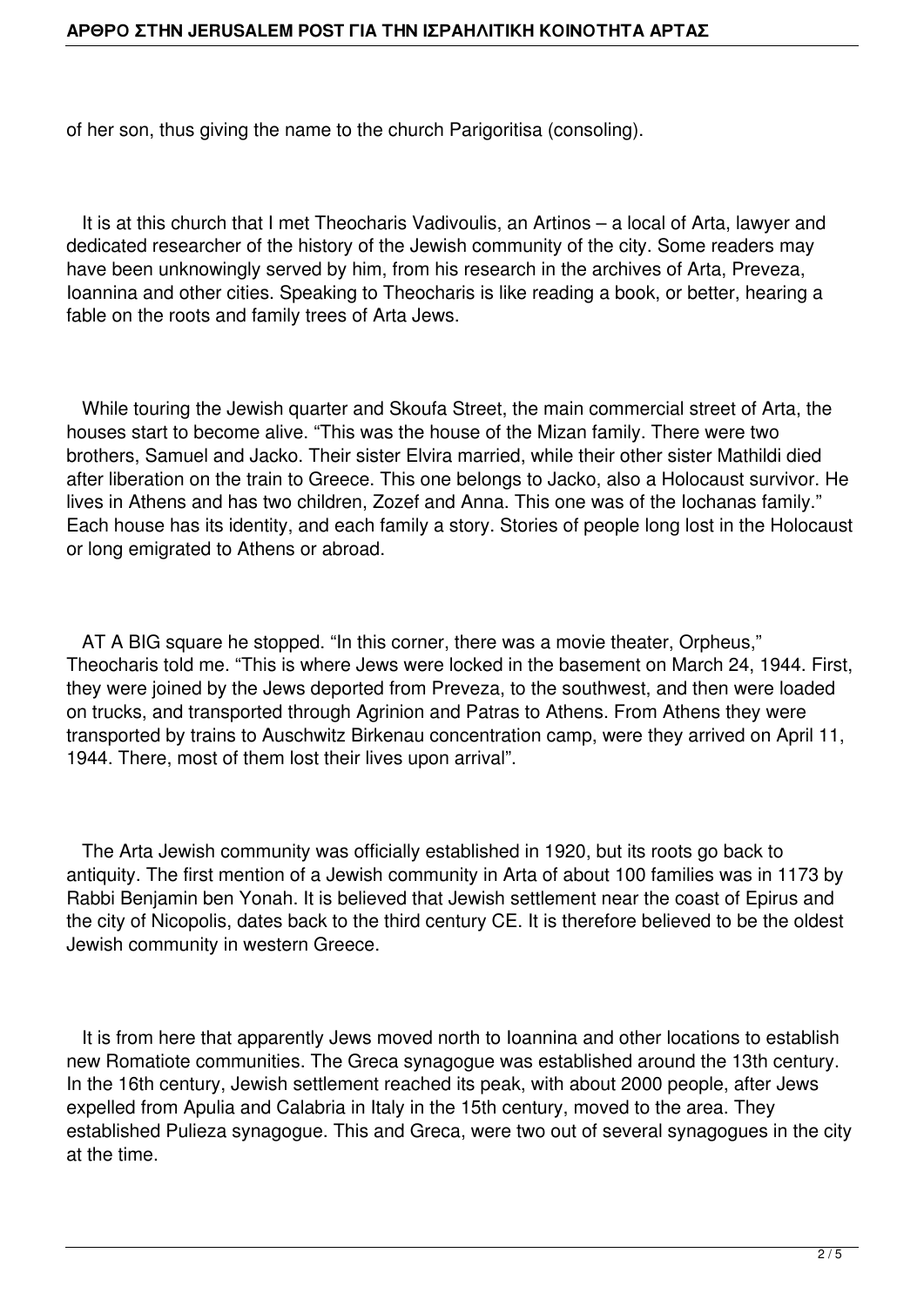By 1940, the community numbered about 400 people, praying in these two synagogues. The bombing of April 21, 1941, damaged Greca, and with it destroyed the important 16th century library of Benjamin Zeev Ben Matathias, former judge of the Beth Din of Arta. In the Holocaust, 324 Jews were deported from the city. Some 84% were annihilated. The community restructured after WWII with about 60 members, who soon emigrated to Israel, USA and Athens. It was finally dissolved in 1959.

 The highlight of the visit was when Theocharis took me to the Jewish quarter. We walked the streets reconstructed with new concrete buildings. Nothing reminded of how the quarter looked like before WWII. "Very few houses have survived. You can see the house of Nissim Mionis. Its original stone wall still visible in the ground floor. The house next to it belonged to Fortuni, daughter of Bessos and Telenia Sabas, who got married to Salom Semos from Preveza in 1940," my guide informs me.

 Then we stopped at a restored two-story neoclassical house with a private garden. "This belonged to Moisis Hatzis family. It hides several secrets. One is a gate in the fence. It leads to a narrow path. On the other side of the path is the house of Solomon Hatzis, Moisis's brother," Theocharis said and stopped at a neighbor to get a key.

"What for?" I asked.

 "Wait and you will see he answered. He opened the door between the two Hatzis's houses and walked into a narrow passage. To the left, the opening from the Moisis Hatzis house. To the right, a stone wall with a projecting fountain.

"This," he said, "is the remaining wall of the Pulieza synagogue!"

 I FROZE in my place looking at the stone wall. The projecting round stone fountain incorporated into the wall, served both the synagogue courtyard and the narrow passage. This synagogue, after WWII, was the oldest standing synagogue in Greece. Yet, once the community was dissolved, the land of the synagogue was divided into three plots, each sold separately and the synagogue was demolished.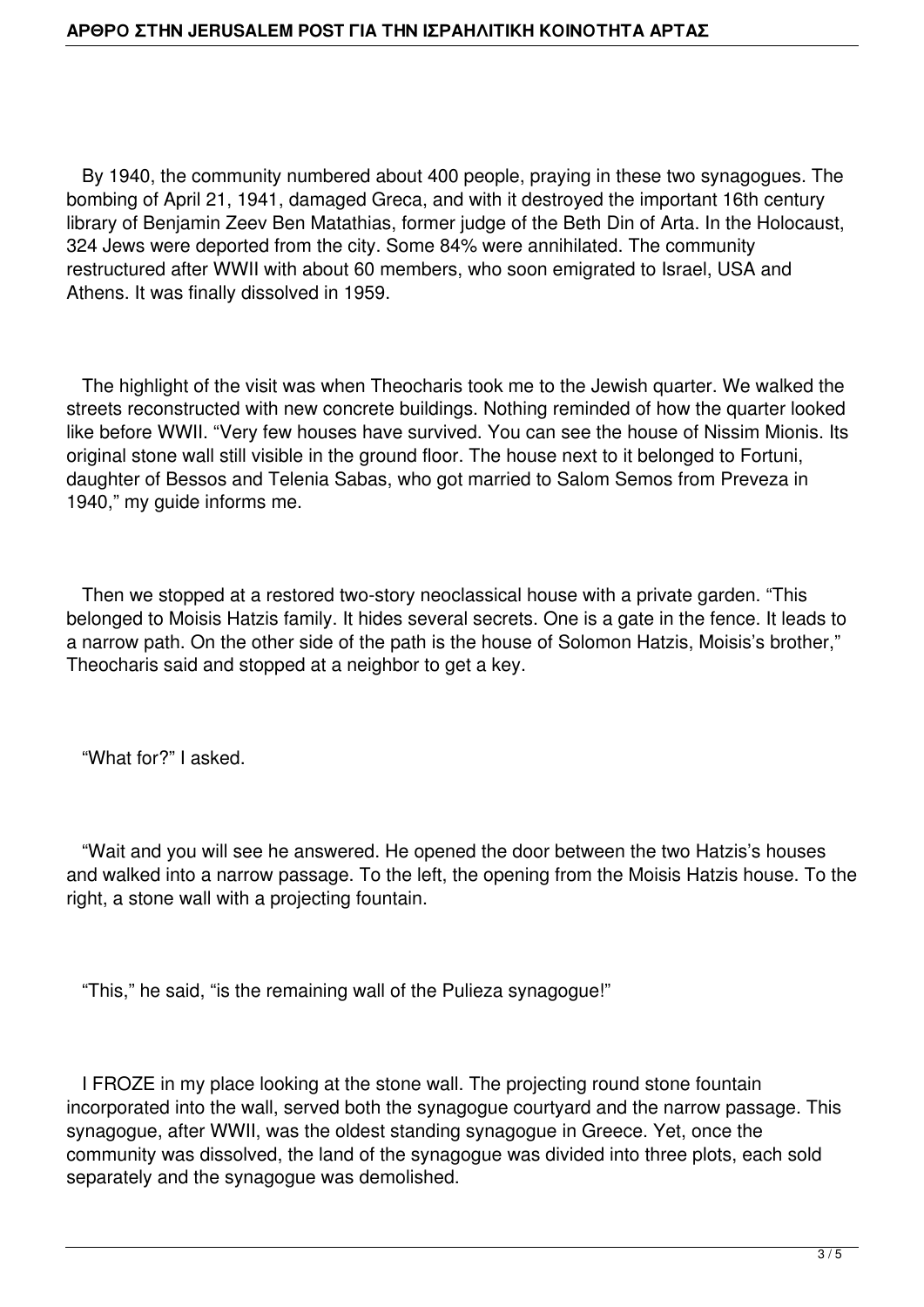## **ΑΡΘΡΟ ΣΤΗΝ JERUSALEM POST ΓΙΑ ΤΗΝ ΙΣΡΑΗΛΙΤΙΚΗ ΚΟΙΝΟΤΗΤΑ ΑΡΤΑΣ**

 The ruins of the Greca synagogue stood until the late 1950s. Theocharis remembers the date palm tree – now removed – which stood until recently, belonging to the courtyard of the synagogue. The palm tree provided the lulav, one of the four species of Sukkot, the Feast of Tabernacles. Greca synagogue was demolished and the site turned into a park. Opposite the site, on the foot of the medieval castle, a Holocaust memorial was erected in 2004.

 Theocharis is representative of the new generation of non-Jewish Greeks who have a real interest in their city's Jewish history. Through their personal and professional ties, they have been exposed to the last remaining Jews living in the city, and from their own research they have learned more – perhaps much more – than the descendants of these communities may know.

 "I often get a request to find a birth certificate for someone who claims to be born in Patras. I do my research and I discover that, as a matter of fact, they were born here, in Arta. Often they are astounded by the realization." People like Theocharis feel the need to preserve and present this history to their fellow citizens and to the world at large. For Arta, he is trying to get the city officials to establish a Jewish museum or a point of reference, for those visiting the city looking for their Jewish roots.

 "It could exhibit, among others, the collection of Alef, Ketubbot and historic photographs in the archive of the Skoufas Association. Established in 1896, it is one of the oldest in Greece, with several Arta Jews among its members," he says. "But, the cost to purchase and restore a historic building is high and the city is unable to undertake it," he adds. "We really need support from the outside."

 I was curious by his dedication to preserve Jewish history in Arta with such passion. I asked him why. "My grand-mother was a very difficult person. She never told stories. She never liked fables. It felt to me that she was disassociated from people keeping her feelings to herself. However, there was one thing that she kept telling me about, almost like a fable, bursting in tears. The painful memory of losing her Jewish friends, and their deserted homes after their deportation: the deserted streets in the Jewish quarter, the silence, the open windows swaying in the wind, the closed shutters, the emptiness," he recalled. "Their loss was unbearable."

Theocharis Vadivoulis is scheduled to lecture on the Jews of Arta at the Salonika and Greece